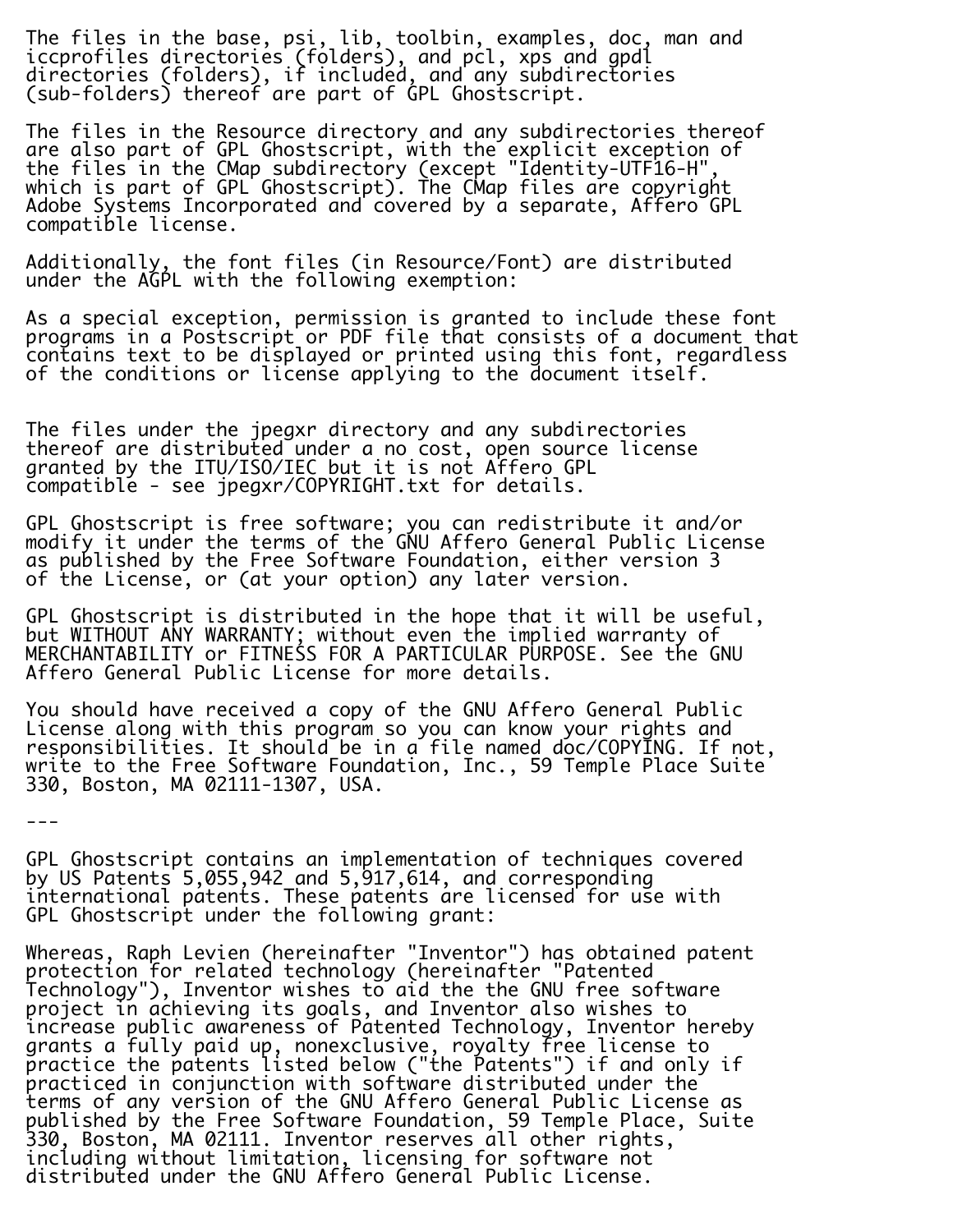5055942 Photographic image reproduction device using digital halftoning to screen images allowing adjustable coarseness

5917614 Method and apparatus for error diffusion screening of images with improved smoothness in highlight and shadow regions GNU AFFERO GENERAL PUBLIC LICENSE Version 3, 19 November 2007

Copyright (C) 2007 Free Software Foundation, Inc. <http://fsf.org/> Everyone is permitted to copy and distribute verbatim copies of this license document, but changing it is not allowed.

Preamble

The GNU Affero General Public License is a free, copyleft license for software and other kinds of works, specifically designed to ensure cooperation with the community in the case of network server software.

The licenses for most software and other practical works are designed to take away your freedom to share and change the works. By contrast, our General Public Licenses are intended to guarantee your freedom to share and change all versions of a program--to make sure it remains free software for all its users.

When we speak of free software, we are referring to freedom, not price. Our General Public Licenses are designed to make sure that you have the freedom to distribute copies of free software (and charge for them if you wish), that you receive source code or can get it if you want it, that you can change the software or use pieces of it in new free programs, and that you know you can do these things.

Developers that use our General Public Licenses protect your rights with two steps: (1) assert copyright on the software, and (2) offer you this License which gives you legal permission to copy, distribute and/or modify the software.

A secondary benefit of defending all users' freedom is that improvements made in alternate versions of the program, if they receive widespread use, become available for other developers to incorporate. Many developers of free software are heartened and encouraged by the resulting cooperation. However, in the case of software used on network servers, this result may fail to come about. The GNU General Public License permits making a modified version and letting the public access it on a server without ever releasing its source code to the public.

The GNU Affero General Public License is designed specifically to ensure that, in such cases, the modified source code becomes available to the community. It requires the operator of a network server to provide the source code of the modified version running there to the users of that server. Therefore, public use of a modified version, on a publicly accessible server, gives the public access to the source code of the modified version.

An older license, called the Affero General Public License and published by Affero, was designed to accomplish similar goals. This is a different license, not a version of the Affero GPL, but Affero has released a new version of the Affero GPL which permits relicensing under this license.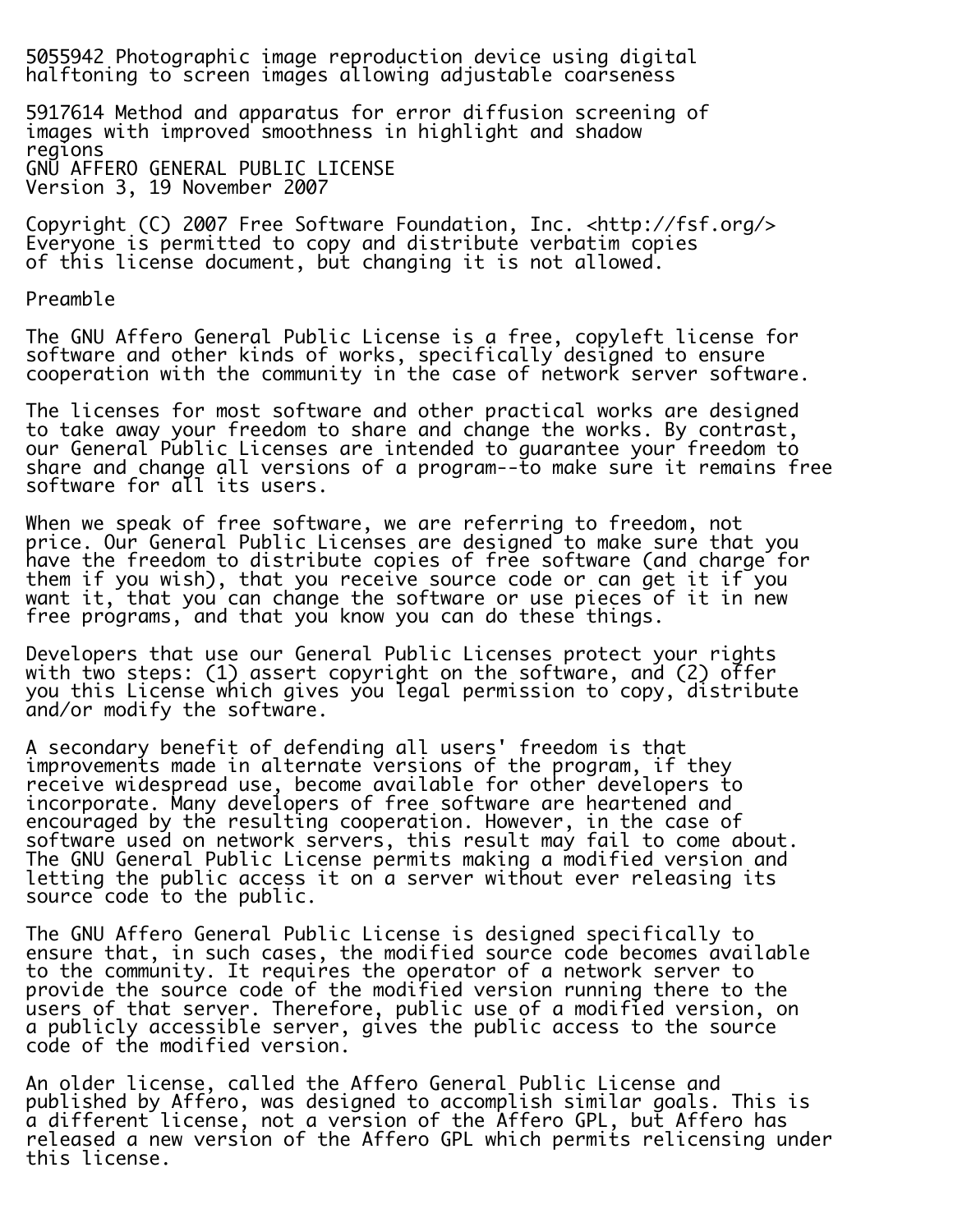The precise terms and conditions for copying, distribution and modification follow.

TERMS AND CONDITIONS

0. Definitions.

"This License" refers to version 3 of the GNU Affero General Public License.

"Copyright" also means copyright-like laws that apply to other kinds of works, such as semiconductor masks.

"The Program" refers to any copyrightable work licensed under this License. Each licensee is addressed as "you". "Licensees" and "recipients" may be individuals or organizations.

To "modify" a work means to copy from or adapt all or part of the work in a fashion requiring copyright permission, other than the making of an exact copy. The resulting work is called a "modified version" of the earlier work or a work "based on" the earlier work.

A "covered work" means either the unmodified Program or a work based on the Program.

To "propagate" a work means to do anything with it that, without permission, would make you directly or secondarily liable for infringement under applicable copyright law, except executing it on a computer or modifying a private copy. Propagation includes copying, distribution (with or without modification), making available to the public, and in some countries other activities as well.

i. To "convey" a work means any kind of propagation that enables other parties to make or receive copies. Mere interaction with a user through a computer network, with no transfer of a copy, is not conveying.

An interactive user interface displays "Appropriate Legal Notices" to the extent that it includes a convenient and prominently visible feature that (1) displays an appropriate copyright notice, and (2) tells the user that there is no warranty for the work (except to the extent that warranties are provided), that licensees may convey the work under this License, and how to view a copy of this License. If the interface presents a list of user commands or options, such as a menu, a prominent item in the list meets this criterion.

1. Source Code.

The "source code" for a work means the preferred form of the work for making modifications to it. "Object code" means any non-source form of a work.

A "Standard Interface" means an interface that either is an official standard defined by a recognized standards body, or, in the case of interfaces specified for a particular programming language, one that is widely used among developers working in that language.

The "System Libraries" of an executable work include anything, other than the work as a whole, that (a) is included in the normal form of packaging a Major Component, but which is not part of that Major Component, and (b) serves only to enable use of the work with that Major Component, or to implement a Standard Interface for which an implementation is available to the public in source code form. A "Major Component", in this context, means a major essential component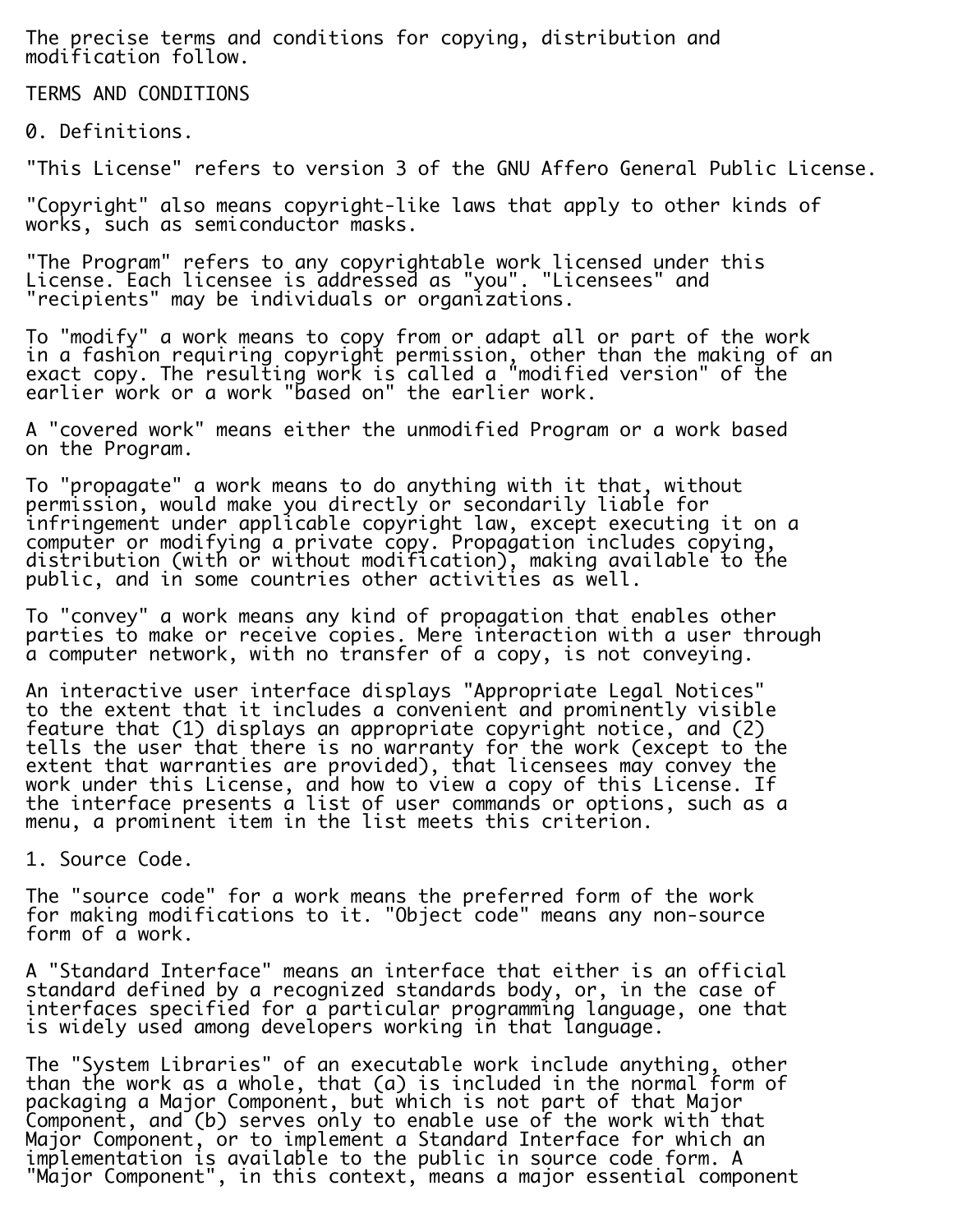(kernel, window system, and so on) of the specific operating system (if any) on which the executable work runs, or a compiler used to produce the work, or an object code interpreter used to run it.

i. The "Corresponding Source" for a work in object code form means all the source code needed to generate, install, and (for an executable work) run the object code and to modify the work, including scripts to control those activities. However, it does not include the work's System Libraries, or general-purpose tools or generally available free programs which are used unmodified in performing those activities but which are not part of the work. For example, Corresponding Source includes interface definition files associated with source files for the work, and the source code for shared libraries and dynamically linked subprograms that the work is specifically designed to require, such as by intimate data communication or control flow between those subprograms and other parts of the work.

The Corresponding Source need not include anything that users can regenerate automatically from other parts of the Corresponding Source.

The Corresponding Source for a work in source code form is that same work.

2. Basic Permissions.

All rights granted under this License are granted for the term of copyright on the Program, and are irrevocable provided the stated conditions are met. This License explicitly affirms your unlimited permission to run the unmodified Program. The output from running a covered work is covered by this License only if the output, given its content, constitutes a covered work. This License acknowledges your rights of fair use or other equivalent, as provided by copyright law.

You may make, run and propagate covered works that you do not convey, without conditions so long as your license otherwise remains in force. You may convey covered works to others for the sole purpose of having them make modifications exclusively for you, or provide you with facilities for running those works, provided that you comply with the terms of this License in conveying all material for which you do not control copyright. Those thus making or running the covered works for you must do so exclusively on your behalf, under your direction and control, on terms that prohibit them from making any copies of your copyrighted material outside their relationship with you.

Ī. Conveying under any other circumstances is permitted solely under the conditions stated below. Sublicensing is not allowed; section 10 makes it unnecessary.

3. Protecting Users' Legal Rights From Anti-Circumvention Law.

No covered work shall be deemed part of an effective technological measure under any applicable law fulfilling obligations under article 11 of the WIPO copyright treaty adopted on 20 December 1996, or similar laws prohibiting or restricting circumvention of such measures.

When you convey a covered work, you waive any legal power to forbid circumvention of technological measures to the extent such circumvention is effected by exercising rights under this License with respect to the covered work, and you disclaim any intention to limit operation or modification of the work as a means of enforcing, against the work's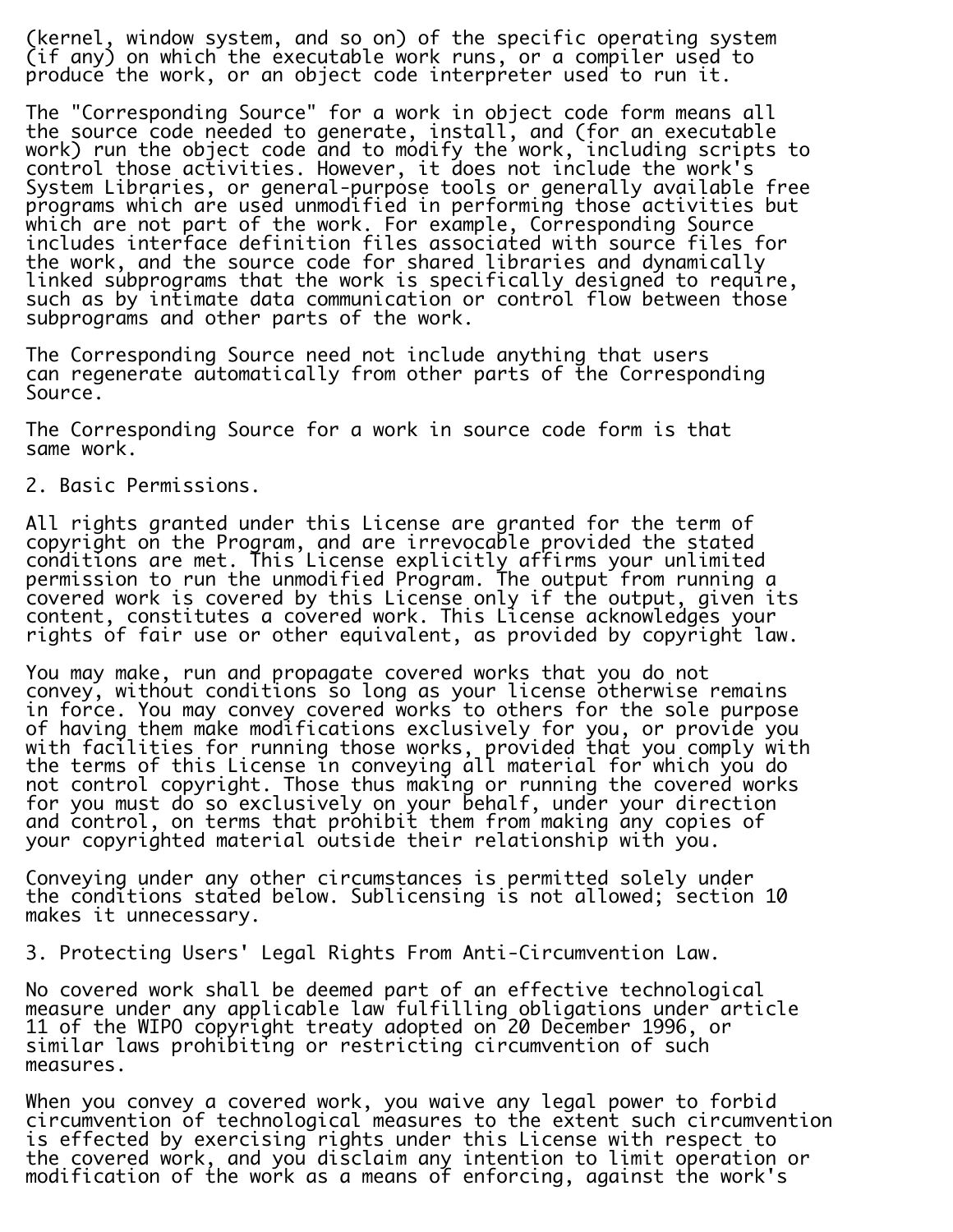users, your or third parties' legal rights to forbid circumvention of technological measures.

4. Conveying Verbatim Copies.

You may convey verbatim copies of the Program's source code as you receive it, in any medium, provided that you conspicuously and appropriately publish on each copy an appropriate copyright notice; keep intact all notices stating that this License and any non-permissive terms added in accord with section 7 apply to the code; keep intact all notices of the absence of any warranty; and give all recipients a copy of this License along with the Program.

You may charge any price or no price for each copy that you convey, and you may offer support or warranty protection for a fee.

5. Conveying Modified Source Versions.

You may convey a work based on the Program, or the modifications to produce it from the Program, in the form of source code under the terms of section 4, provided that you also meet all of these conditions:

a) The work must carry prominent notices stating that you modified it, and giving a relevant date.

b) The work must carry prominent notices stating that it is released under this License and any conditions added under section 7. This requirement modifies the requirement in section 4 to "keep intact all notices".

c) You must license the entire work, as a whole, under this License to anyone who comes into possession of a copy. This License will therefore apply, along with any applicable section 7 additional terms, to the whole of the work, and all its parts, regardless of how they are packaged. This License gives no permission to license the work in any other way, but it does not invalidate such permission if you have separately received it.

d) If the work has interactive user interfaces, each must display Appropriate Legal Notices; however, if the Program has interactive interfaces that do not display Appropriate Legal Notices, your work need not make them do so.

A compilation of a covered work with other separate and independent works, which are not by their nature extensions of the covered work, and which are not combined with it such as to form a larger program, in or on a volume of a storage or distribution medium, is called an "aggregate" if the compilation and its resulting copyright are not used to limit the access or legal rights of the compilation's users beyond what the individual works permit. Inclusion of a covered work in an aggregate does not cause this License to apply to the other parts of the aggregate.

i. 6. Conveying Non-Source Forms.

You may convey a covered work in object code form under the terms of sections 4 and 5, provided that you also convey the machine-readable Corresponding Source under the terms of this License, in one of these ways:

a) Convey the object code in, or embodied in, a physical product (including a physical distribution medium), accompanied by the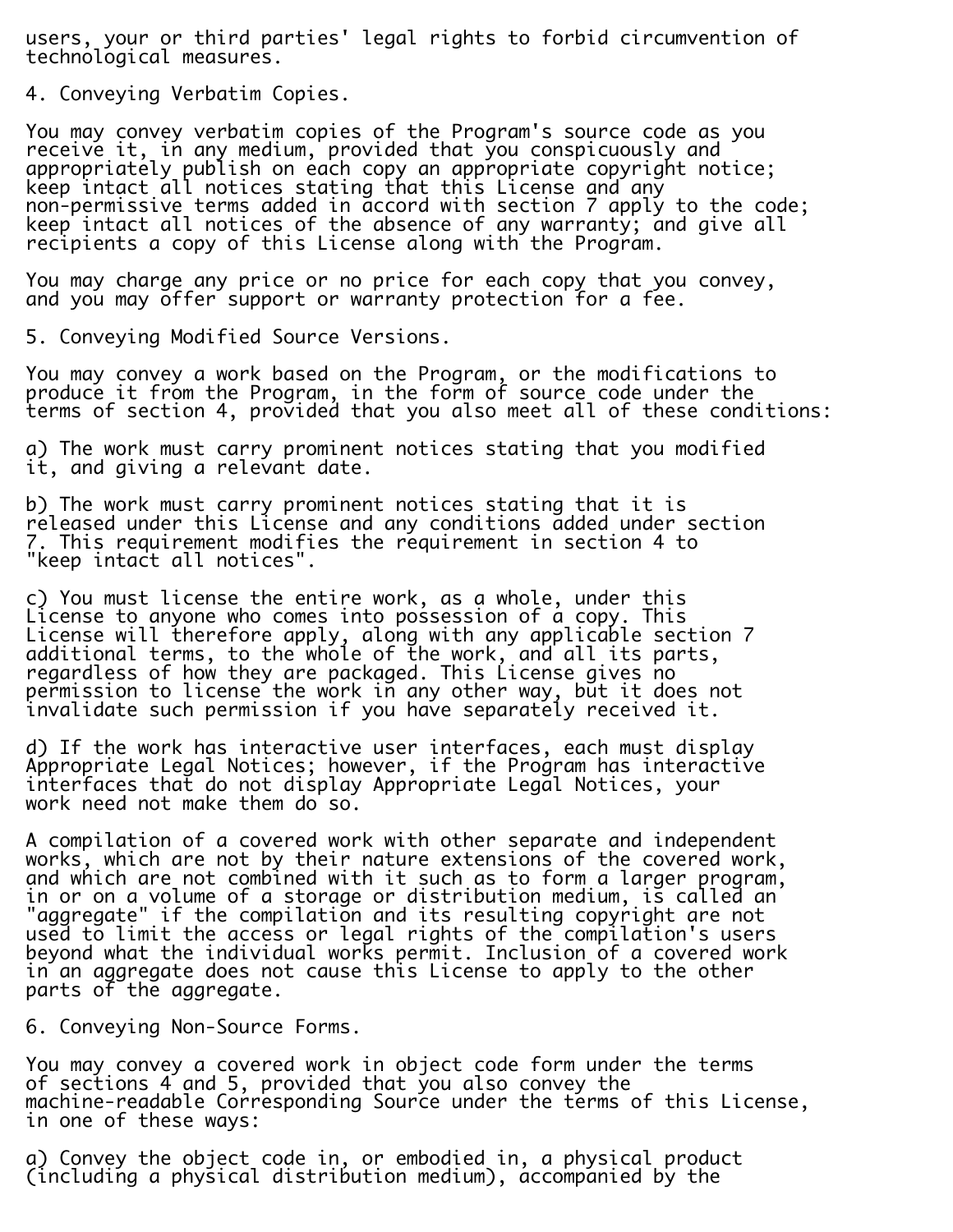Corresponding Source fixed on a durable physical medium customarily used for software interchange.

b) Convey the object code in, or embodied in, a physical product (including a physical distribution medium), accompanied by a written offer, valid for at least three years and valid for as long as you offer spare parts or customer support for that product model, to give anyone who possesses the object code either (1) a copy of the Corresponding Source for all the software in the product that is covered by this License, on a durable physical medium customarily used for software interchange, for a price no more than your reasonable cost of physically performing this conveying of source, or (2) access to copy the Corresponding Source from a network server at no charge.

c) Convey individual copies of the object code with a copy of the written offer to provide the Corresponding Source. This alternative is allowed only occasionally and noncommercially, and only if you received the object code with such an offer, in accord with subsection 6b.

d) Convey the object code by offering access from a designated place (gratis or for a charge), and offer equivalent access to the Corresponding Source in the same way through the same place at no further charge. You need not require recipients to copy the Corresponding Source along with the object code. If the place to copy the object code is a network server, the Corresponding Source may be on a different server (operated by you or a third party) that supports equivalent copying facilities, provided you maintain clear directions next to the object code saying where to find the Corresponding Source. Regardless of what server hosts the Corresponding Source, you remain obligated to ensure that it is available for as long as needed to satisfy these requirements.

e) Convey the object code using peer-to-peer transmission, provided you inform other peers where the object code and Corresponding Source of the work are being offered to the general public at no charge under subsection 6d.

A separable portion of the object code, whose source code is excluded from the Corresponding Source as a System Library, need not be included in conveying the object code work.

A "User Product" is either (1) a "consumer product", which means any tangible personal property which is normally used for personal, family, or household purposes, or (2) anything designed or sold for incorporation into a dwelling. In determining whether a product is a consumer product, doubtful cases shall be resolved in favor of coverage. For a particular product received by a particular user, "normally used" refers to a typical or common use of that class of product, regardless of the status of the particular user or of the way in which the particular user actually uses, or expects or is expected to use, the product. A product is a consumer product regardless of whether the product has substantial commercial, industrial or non-consumer uses, unless such uses represent the only significant mode of use of the product.

"Installation Information" for a User Product means any methods, procedures, authorization keys, or other information required to install and execute modified versions of a covered work in that User Product from a modified version of its Corresponding Source. The information must suffice to ensure that the continued functioning of the modified object code is in no case prevented or interfered with solely because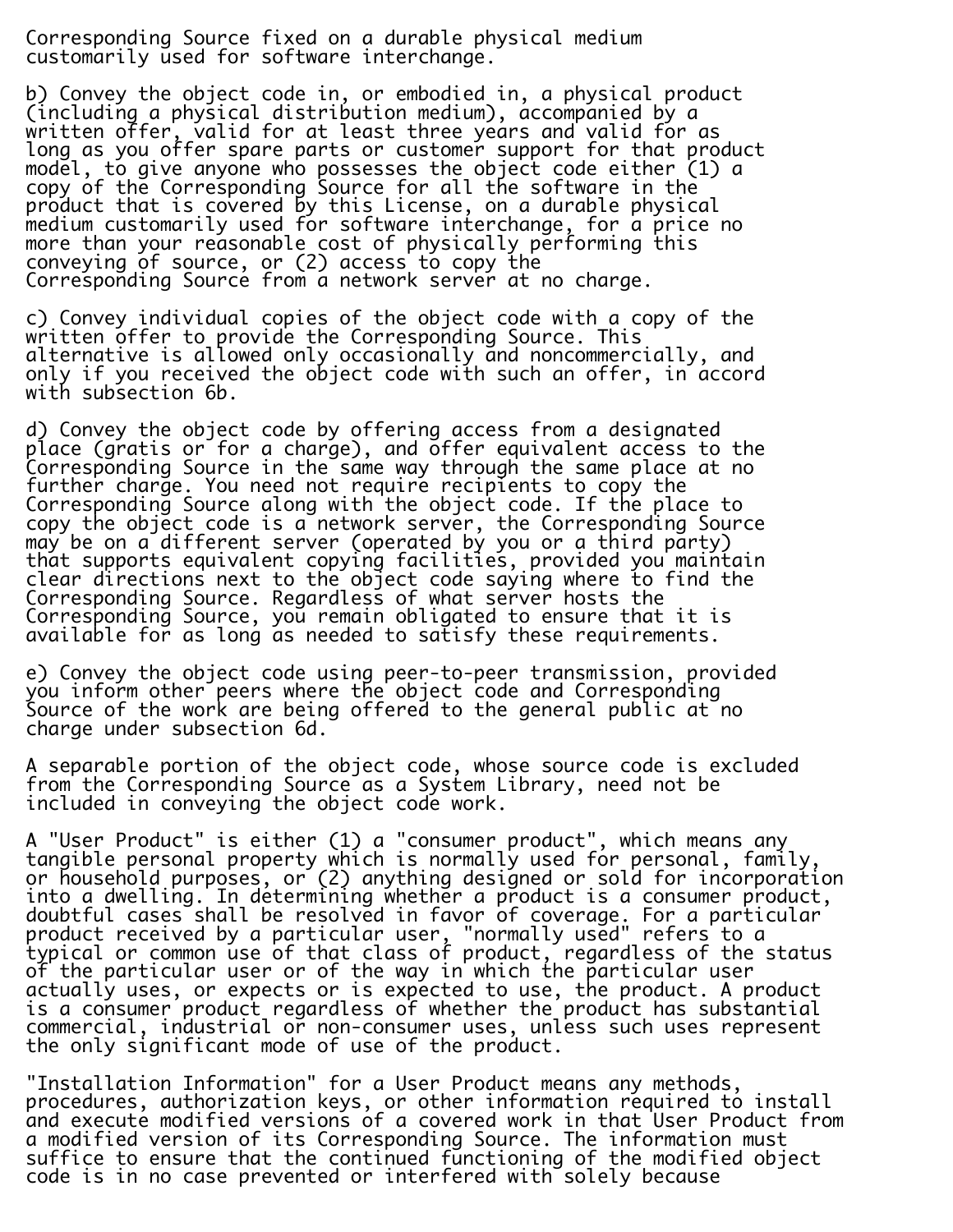modification has been made.

If you convey an object code work under this section in, or with, or specifically for use in, a User Product, and the conveying occurs as part of a transaction in which the right of possession and use of the User Product is transferred to the recipient in perpetuity or for a fixed term (regardless of how the transaction is characterized), the Corresponding Source conveyed under this section must be accompanied by the Installation Information. But this requirement does not apply if neither you nor any third party retains the ability to install modified object code on the User Product (for example, the work has been installed in ROM).

The requirement to provide Installation Information does not include a requirement to continue to provide support service, warranty, or updates for a work that has been modified or installed by the recipient, or for the User Product in which it has been modified or installed. Access to a network may be denied when the modification itself materially and adversely affects the operation of the network or violates the rules and protocols for communication across the network.

i. Corresponding Source conveyed, and Installation Information provided, in accord with this section must be in a format that is publicly documented (and with an implementation available to the public in source code form), and must require no special password or key for unpacking, reading or copying.

## 7. Additional Terms.

"Additional permissions" are terms that supplement the terms of this License by making exceptions from one or more of its conditions. Additional permissions that are applicable to the entire Program shall be treated as though they were included in this License, to the extent that they are valid under applicable law. If additional permissions apply only to part of the Program, that part may be used separately under those permissions, but the entire Program remains governed by this License without regard to the additional permissions.

When you convey a copy of a covered work, you may at your option remove any additional permissions from that copy, or from any part of it. (Additional permissions may be written to require their own removal in certain cases when you modify the work.) You may place additional permissions on material, added by you to a covered work, for which you have or can give appropriate copyright permission.

Notwithstanding any other provision of this License, for material you add to a covered work, you may (if authorized by the copyright holders of that material) supplement the terms of this License with terms:

a) Disclaiming warranty or limiting liability differently from the terms of sections 15 and 16 of this License; or

b) Requiring preservation of specified reasonable legal notices or author attributions in that material or in the Appropriate Legal Notices displayed by works containing it; or

c) Prohibiting misrepresentation of the origin of that material, or requiring that modified versions of such material be marked in reasonable ways as different from the original version; or

d) Limiting the use for publicity purposes of names of licensors or authors of the material; or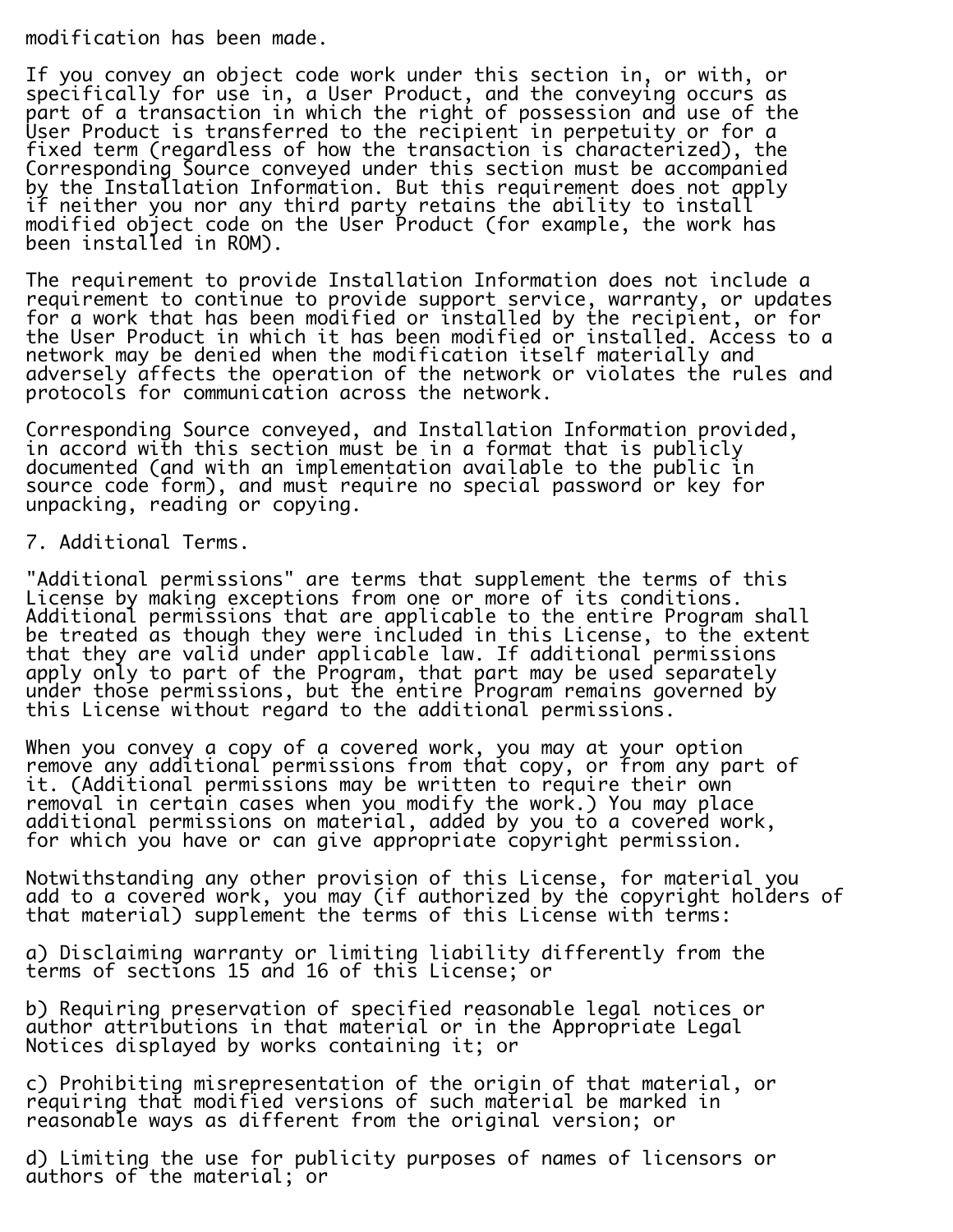e) Declining to grant rights under trademark law for use of some trade names, trademarks, or service marks; or

f) Requiring indemnification of licensors and authors of that material by anyone who conveys the material (or modified versions of it) with contractual assumptions of liability to the recipient, for any liability that these contractual assumptions directly impose on those licensors and authors.

All other non-permissive additional terms are considered "further restrictions" within the meaning of section 10. If the Program as you received it, or any part of it, contains a notice stating that it is governed by this License along with a term that is a further restriction, you may remove that term. If a license document contains a further restriction but permits relicensing or conveying under this License, you may add to a covered work material governed by the terms of that license document, provided that the further restriction does not survive such relicensing or conveying.

If you add terms to a covered work in accord with this section, you must place, in the relevant source files, a statement of the additional terms that apply to those files, or a notice indicating where to find the applicable terms.

Additional terms, permissive or non-permissive, may be stated in the form of a separately written license, or stated as exceptions; the above requirements apply either way.

8. Termination.

i.

Ī.

You may not propagate or modify a covered work except as expressly provided under this License. Any attempt otherwise to propagate or modify it is void, and will automatically terminate your rights under this License (including any patent licenses granted under the third paragraph of section 11). i.

However, if you cease all violation of this License, then your license from a particular copyright holder is reinstated (a) provisionally, unless and until the copyright holder explicitly and finally terminates your license, and (b) permanently, if the copyright holder fails to notify you of the violation by some reasonable means prior to 60 days after the cessation.

Moreover, your license from a particular copyright holder is reinstated permanently if the copyright holder notifies you of the violation by some reasonable means, this is the first time you have received notice of violation of this License (for any work) from that copyright holder, and you cure the violation prior to 30 days after your receipt of the notice.

Termination of your rights under this section does not terminate the licenses of parties who have received copies or rights from you under this License. If your rights have been terminated and not permanently reinstated, you do not qualify to receive new licenses for the same material under section 10.

9. Acceptance Not Required for Having Copies.

You are not required to accept this License in order to receive or run a copy of the Program. Ancillary propagation of a covered work occurring solely as a consequence of using peer-to-peer transmission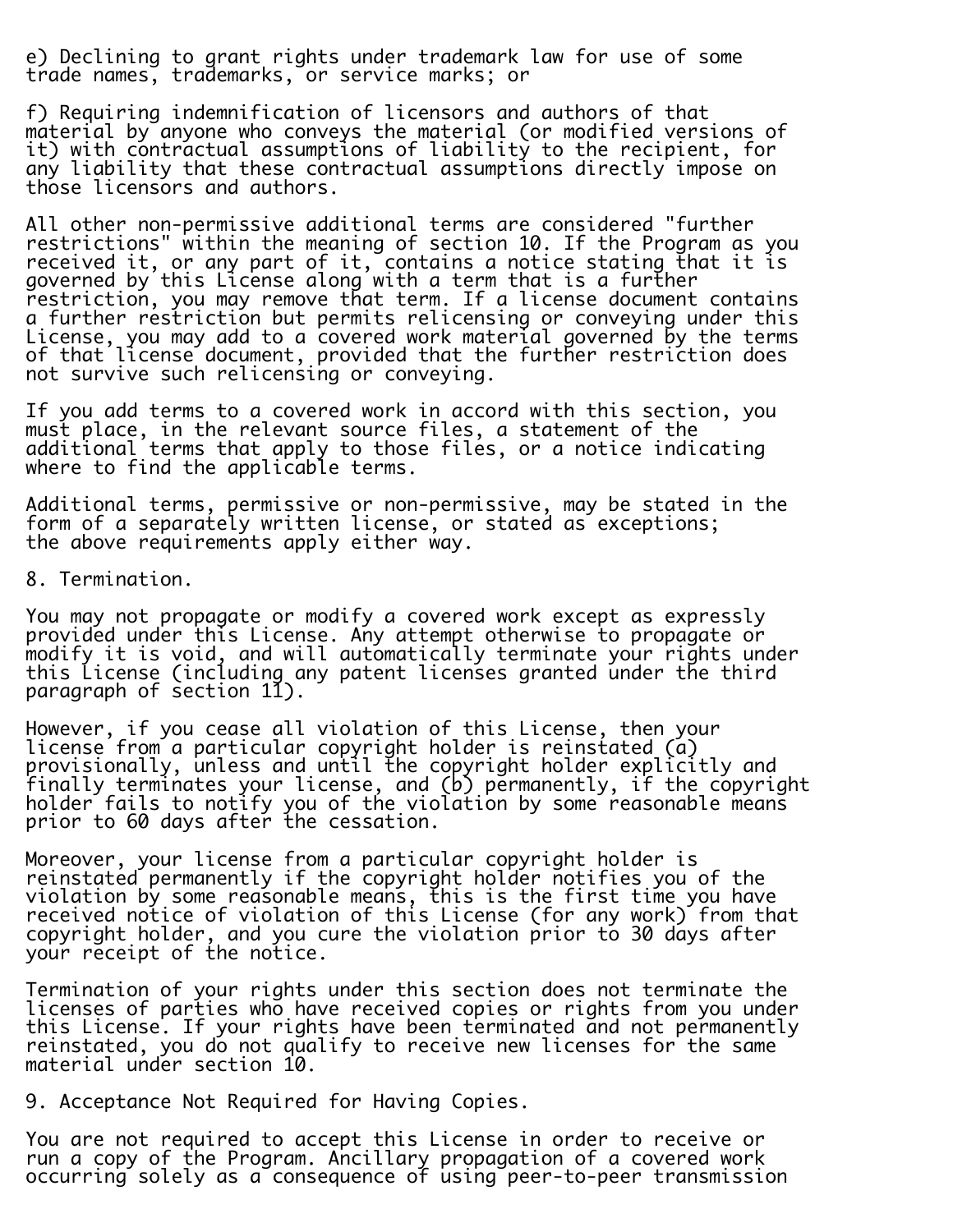to receive a copy likewise does not require acceptance. However, nothing other than this License grants you permission to propagate or modify any covered work. These actions infringe copyright if you do not accept this License. Therefore, by modifying or propagating a covered work, you indicate your acceptance of this License to do so.

10. Automatic Licensing of Downstream Recipients.

Each time you convey a covered work, the recipient automatically receives a license from the original licensors, to run, modify and propagate that work, subject to this License. You are not responsible for enforcing compliance by third parties with this License.

An "entity transaction" is a transaction transferring control of an organization, or substantially all assets of one, or subdividing an organization, or merging organizations. If propagation of a covered work results from an entity transaction, each party to that transaction who receives a copy of the work also receives whatever licenses to the work the party's predecessor in interest had or could give under the previous paragraph, plus a right to possession of the Corresponding Source of the work from the predecessor in interest, if the predecessor has it or can get it with reasonable efforts.

You may not impose any further restrictions on the exercise of the rights granted or affirmed under this License. For example, you may not impose a license fee, royalty, or other charge for exercise of rights granted under this License, and you may not initiate litigation (including a cross-claim or counterclaim in a lawsuit) alleging that any patent claim is infringed by making, using, selling, offering for sale, or importing the Program or any portion of it.

11. Patents.

A "contributor" is a copyright holder who authorizes use under this License of the Program or a work on which the Program is based. The work thus licensed is called the contributor's "contributor version".

A contributor's "essential patent claims" are all patent claims owned or controlled by the contributor, whether already acquired or hereafter acquired, that would be infringed by some manner, permitted by this License, of making, using, or selling its contributor version, but do not include claims that would be infringed only as a consequence of further modification of the contributor version. For purposes of this definition, "control" includes the right to grant patent sublicenses in a manner consistent with the requirements of this License.

Each contributor grants you a non-exclusive, worldwide, royalty-free patent license under the contributor's essential patent claims, to make, use, sell, offer for sale, import and otherwise run, modify and propagate the contents of its contributor version.

In the following three paragraphs, a "patent license" is any express agreement or commitment, however denominated, not to enforce a patent (such as an express permission to practice a patent or covenant not to sue for patent infringement). To "grant" such a patent license to a party means to make such an agreement or commitment not to enforce a patent against the party.

i. If you convey a covered work, knowingly relying on a patent license, and the Corresponding Source of the work is not available for anyone to copy, free of charge and under the terms of this License, through a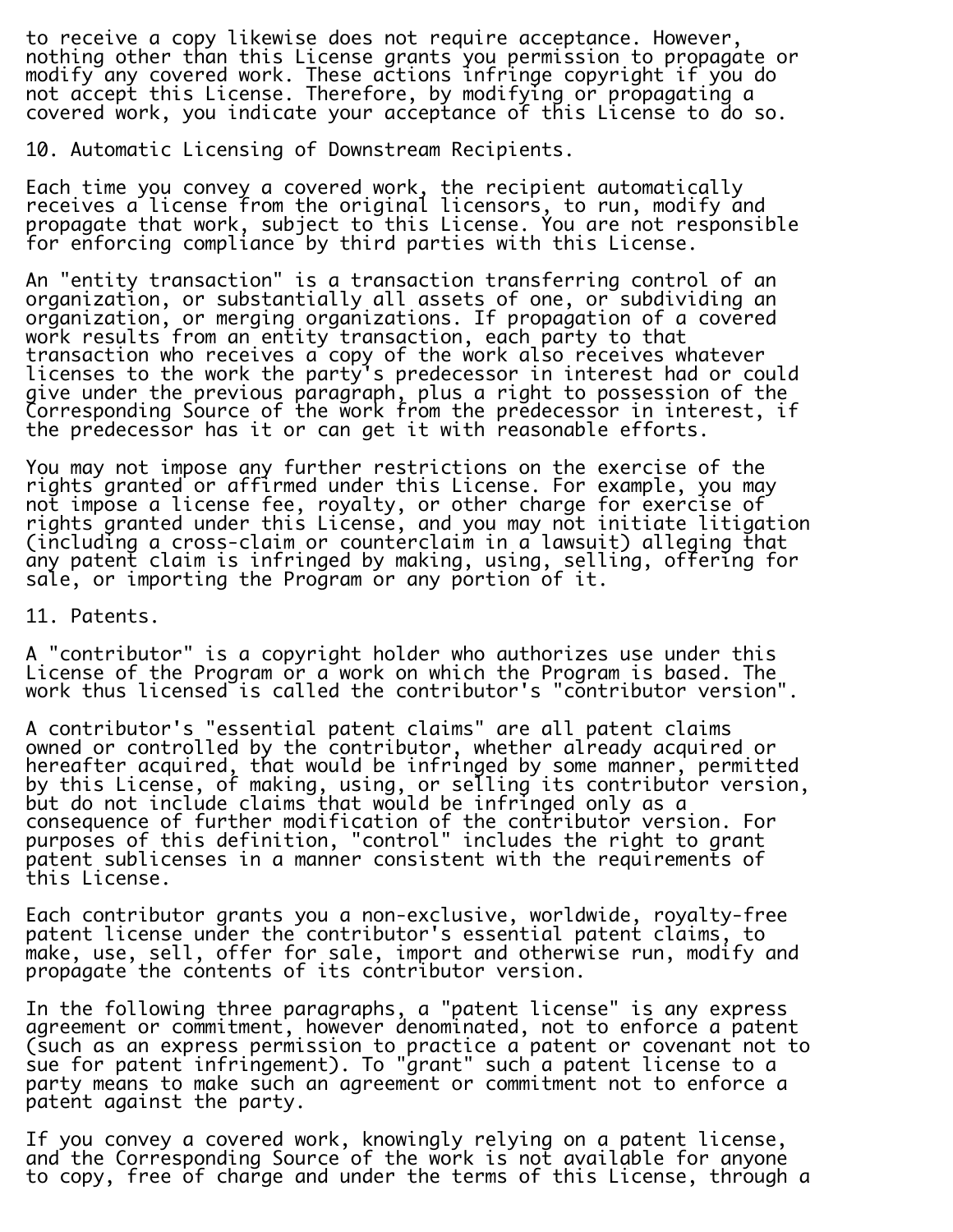publicly available network server or other readily accessible means, then you must either (1) cause the Corresponding Source to be so available, or (2) arrange to deprive yourself of the benefit of the patent license for this particular work, or (3) arrange, in a manner consistent with the requirements of this License, to extend the patent license to downstream recipients. "Knowingly relying" means you have actual knowledge that, but for the patent license, your conveying the covered work in a country, or your recipient's use of the covered work in a country, would infringe one or more identifiable patents in that country that you have reason to believe are valid.

If, pursuant to or in connection with a single transaction or arrangement, you convey, or propagate by procuring conveyance of, a covered work, and grant a patent license to some of the parties receiving the covered work authorizing them to use, propagate, modify or convey a specific copy of the covered work, then the patent license you grant is automatically extended to all recipients of the covered work and works based on it.

A patent license is "discriminatory" if it does not include within the scope of its coverage, prohibits the exercise of, or is conditioned on the non-exercise of one or more of the rights that are specifically granted under this License. You may not convey a covered work if you are a party to an arrangement with a third party that is in the business of distributing software, under which you make payment to the third party based on the extent of your activity of conveying the work, and under which the third party grants, to any of the parties who would receive the covered work from you, a discriminatory patent license (a) in connection with copies of the covered work conveyed by you (or copies made from those copies), or (b) primarily for and in connection with specific products or compilations that contain the covered work, unless you entered into that arrangement, or that patent license was granted, prior to 28 March 2007.

Nothing in this License shall be construed as excluding or limiting any implied license or other defenses to infringement that may otherwise be available to you under applicable patent law.

12. No Surrender of Others' Freedom.

If conditions are imposed on you (whether by court order, agreement or otherwise) that contradict the conditions of this License, they do not excuse you from the conditions of this License. If you cannot convey a covered work so as to satisfy simultaneously your obligations under this License and any other pertinent obligations, then as a consequence you may not convey it at all. For example, if you agree to terms that obligate you to collect a royalty for further conveying from those to whom you convey the Program, the only way you could satisfy both those terms and this License would be to refrain entirely from conveying the Program.

13. Remote Network Interaction; Use with the GNU General Public License.

Notwithstanding any other provision of this License, if you modify the Program, your modified version must prominently offer all users interacting with it remotely through a computer network (if your version supports such interaction) an opportunity to receive the Corresponding Source of your version by providing access to the Corresponding Source from a network server at no charge, through some standard or customary means of facilitating copying of software. This Corresponding Source shall include the Corresponding Source for any work covered by version 3 of the GNU General Public License that is incorporated pursuant to the following paragraph.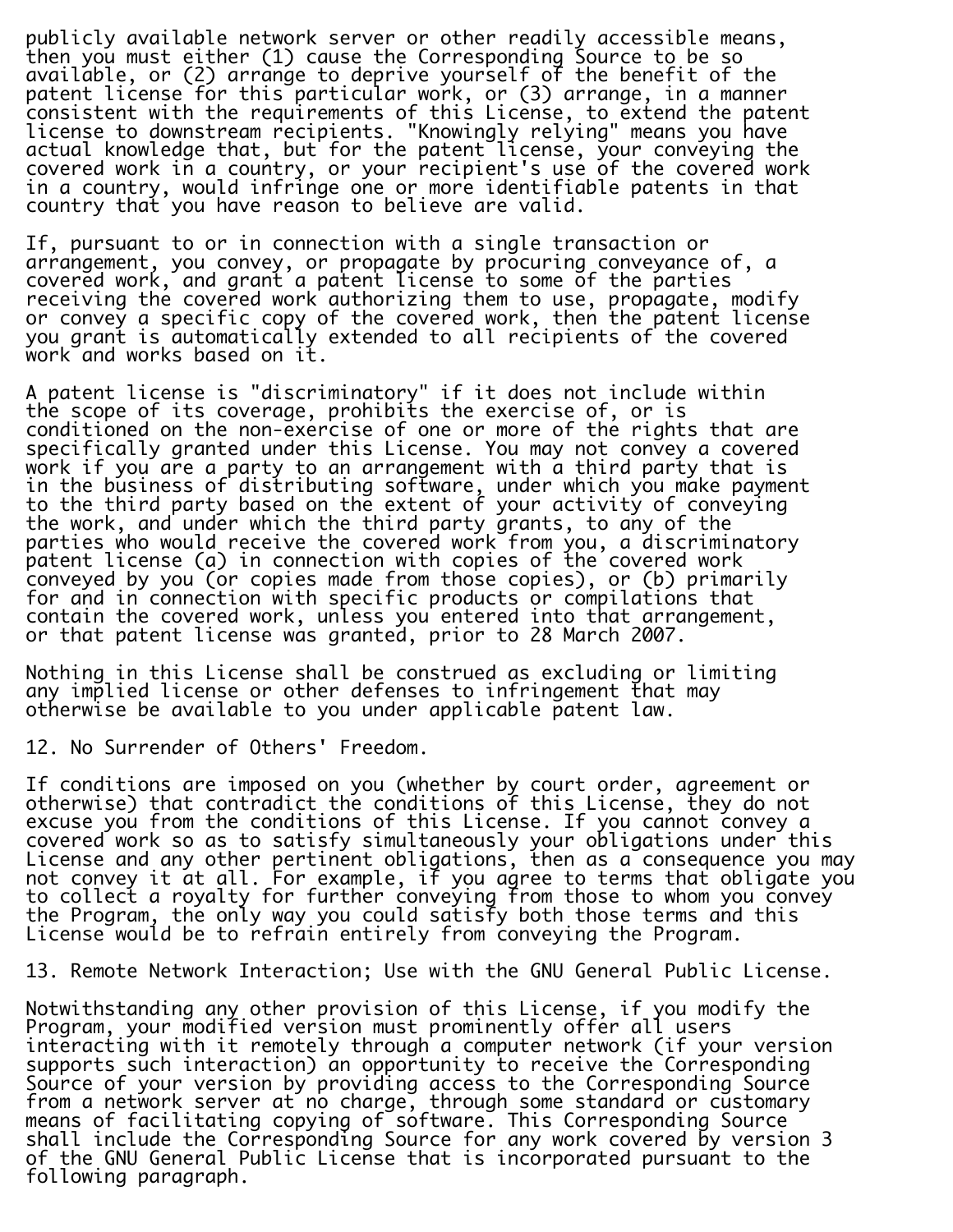Notwithstanding any other provision of this License, you have permission to link or combine any covered work with a work licensed under version 3 of the GNU General Public License into a single combined work, and to convey the resulting work. The terms of this License will continue to apply to the part which is the covered work, but the work with which it is combined will remain governed by version 3 of the GNU General Public License.

14. Revised Versions of this License.

The Free Software Foundation may publish revised and/or new versions of the GNU Affero General Public License from time to time. Such new versions will be similar in spirit to the present version, but may differ in detail to address new problems or concerns.

Each version is given a distinguishing version number. If the Program specifies that a certain numbered version of the GNU Affero General Public License "or any later version" applies to it, you have the option of following the terms and conditions either of that numbered version or of any later version published by the Free Software Foundation. If the Program does not specify a version number of the GNU Affero General Public License, you may choose any version ever published by the Free Software Foundation.

If the Program specifies that a proxy can decide which future versions of the GNU Affero General Public License can be used, that proxy's public statement of acceptance of a version permanently authorizes you to choose that version for the Program.

Later license versions may give you additional or different permissions. However, no additional obligations are imposed on any author or copyright holder as a result of your choosing to follow a later version.

15. Disclaimer of Warranty.

THERE IS NO WARRANTY FOR THE PROGRAM, TO THE EXTENT PERMITTED BY APPLICABLE LAW. EXCEPT WHEN OTHERWISE STATED IN WRITING THE COPYRIGHT HOLDERS AND/OR OTHER PARTIES PROVIDE THE PROGRAM "AS IS" WITHOUT WARRANTY OF ANY KIND, EITHER EXPRESSED OR IMPLIED, INCLUDING, BUT NOT LIMITED TO, THE IMPLIED WARRANTIES OF MERCHANTABILITY AND FITNESS FOR A PARTICULAR PURPOSE. THE ENTIRE RISK AS TO THE QUALITY AND PERFORMANCE OF THE PROGRAM IS WITH YOU. SHOULD THE PROGRAM PROVE DEFECTIVE, YOU ASSUME THE COST OF ALL NECESSARY SERVICING, REPAIR OR CORRECTION.

16. Limitation of Liability.

IN NO EVENT UNLESS REQUIRED BY APPLICABLE LAW OR AGREED TO IN WRITING WILL ANY COPYRIGHT HOLDER, OR ANY OTHER PARTY WHO MODIFIES AND/OR CONVEYS THE PROGRAM AS PERMITTED ABOVE, BE LIABLE TO YOU FOR DAMAGES, INCLUDING ANY GENERAL, SPECIAL, INCIDENTAL OR CONSEQUENTIAL DAMAGES ARISING OUT OF THE USE OR INABILITY TO USE THE PROGRAM (INCLUDING BUT NOT LIMITED TO LOSS OF DATA OR DATA BEING RENDERED INACCURATE OR LOSSES SUSTAINED BY YOU OR THIRD PARTIES OR A FAILURE OF THE PROGRAM TO OPERATE WITH ANY OTHER PROGRAMS), EVEN IF SUCH HOLDER OR OTHER PARTY HAS BEEN ADVISED OF THE POSSIBILITY OF SUCH DAMAGES.

17. Interpretation of Sections 15 and 16.

If the disclaimer of warranty and limitation of liability provided above cannot be given local legal effect according to their terms,